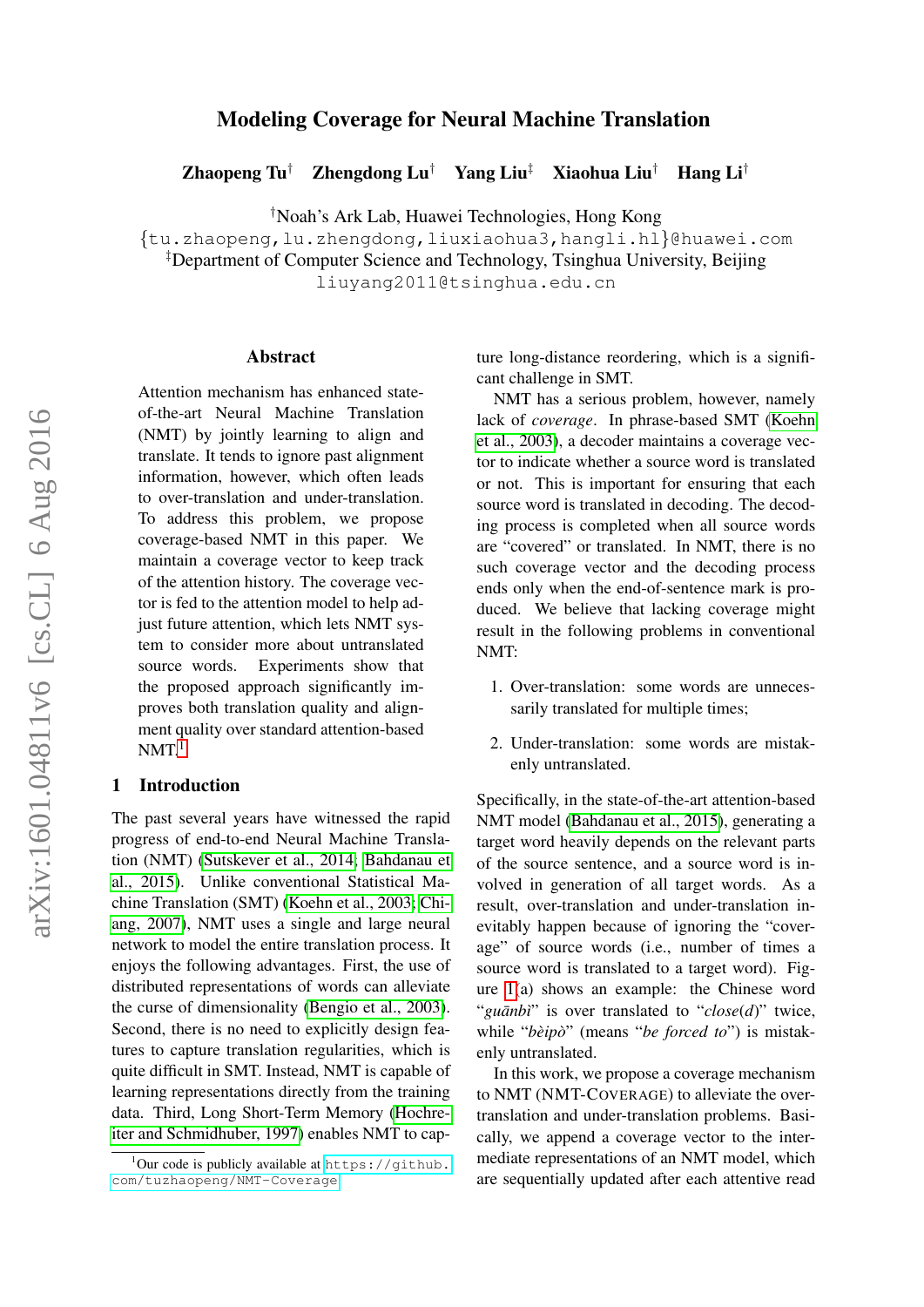<span id="page-1-0"></span>

(a) Over-translation and under-translation generated by NMT.



(b) Coverage model alleviates the problems of over-translation and under-translation.

Figure 1: Example translations of (a) NMT without coverage, and (b) NMT with coverage. In conventional NMT without coverage, the Chinese word " $\alpha$ *uanbi*" is over translated to " $\alpha$ *lose*(*d*)" twice, while "*beip ` o`*" (means "*be forced to*") is mistakenly untranslated. Coverage model alleviates these problems by tracking the "coverage" of source words.

during the decoding process, to keep track of the attention history. The coverage vector, when entering into attention model, can help adjust the future attention and significantly improve the overall alignment between the source and target sentences. This design contains many particular cases for coverage modeling with contrasting characteristics, which all share a clear linguistic intuition and yet can be trained in a data driven fashion. Notably, we achieve significant improvement even by simply using the sum of previous alignment probabilities as coverage for each word, as a successful example of incorporating linguistic knowledge into neural network based NLP models.

Experiments show that NMT-COVERAGE significantly outperforms conventional attentionbased NMT on both translation and alignment tasks. Figure [1\(](#page-1-0)b) shows an example, in which NMT-COVERAGE alleviates the over-translation and under-translation problems that NMT without coverage suffers from.

## 2 Background

Our work is built on attention-based NMT [\(Bah](#page-9-0)[danau et al., 2015\)](#page-9-0), which simultaneously conducts dynamic alignment and generation of the target sentence, as illustrated in Figure [2.](#page-1-1) It

<span id="page-1-1"></span>

Figure 2: Architecture of attention-based NMT. Whenever possible, we omit the source index  $i$  to make the illustration less cluttered.

produces the translation by generating one target word  $y_i$  at each time step. Given an input sentence  $\mathbf{x} = \{x_1, \dots, x_J\}$  and previously generated words  $\{y_1, \ldots, y_{i-1}\}\$ , the probability of generating next word  $y_i$  is

$$
P(y_i|y_{< i}, \mathbf{x}) = softmax(g(y_{i-1}, \mathbf{t}_i, \mathbf{s}_i)) \quad (1)
$$

where g is a non-linear function, and  $t_i$  is a decoding state for time step  $i$ , computed by

$$
\mathbf{t}_i = f(\mathbf{t}_{i-1}, y_{i-1}, \mathbf{s}_i) \tag{2}
$$

Here the activation function  $f(\cdot)$  is a Gated Re-current Unit (GRU) [\(Cho et al., 2014b\)](#page-9-5), and  $s_i$  is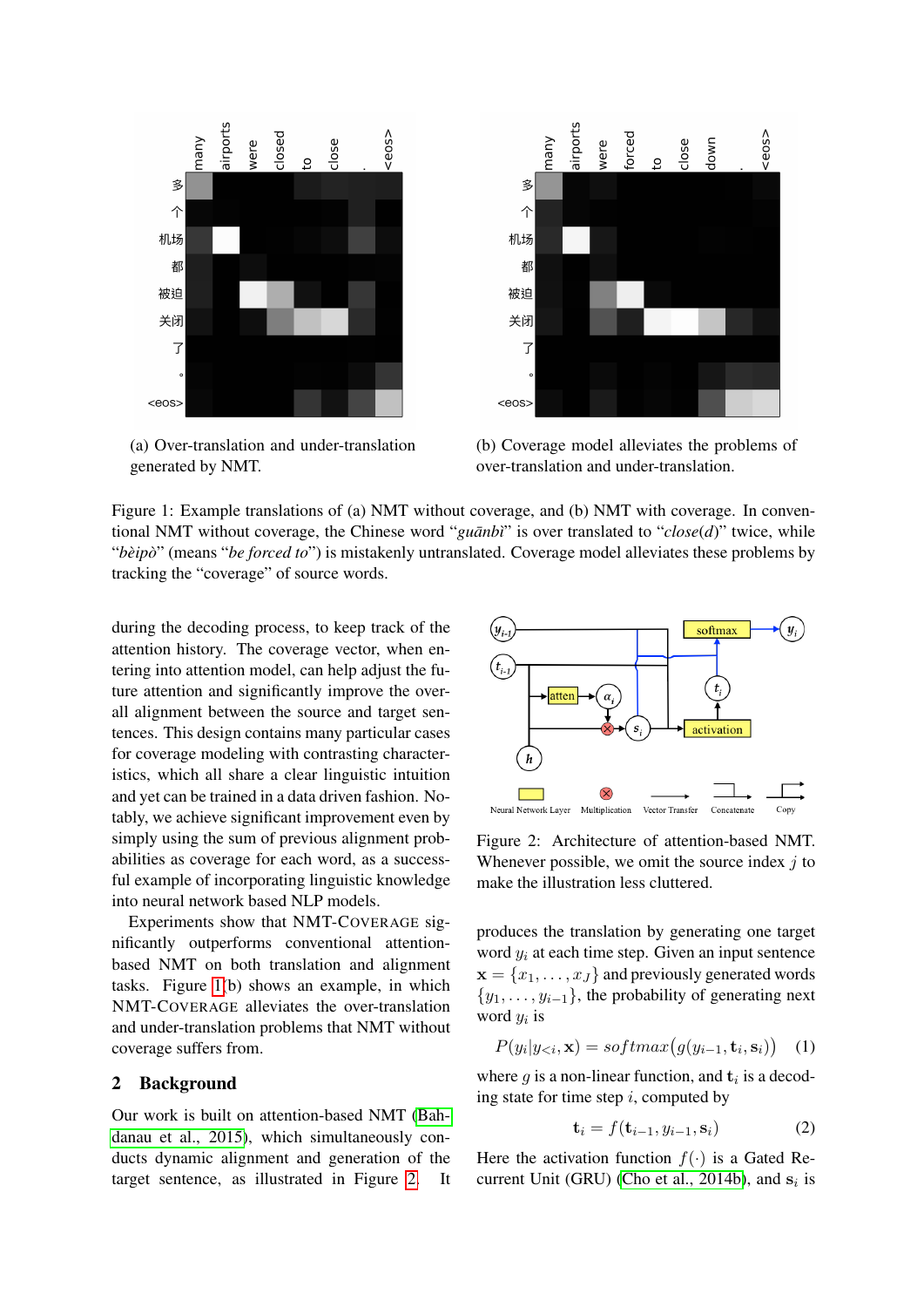a distinct source representation for time  $i$ , calculated as a weighted sum of the source annotations:

$$
\mathbf{s}_{i} = \sum_{j=1}^{J} \alpha_{i,j} \cdot \mathbf{h}_{j}
$$
 (3)

where  $\mathbf{h}_j = [\vec{h}_j^{\top}; \overleftarrow{h}_j^{\top}]^{\top}$  is the annotation of  $x_j$  from a bi-directional Recurrent Neural Network (RNN) [\(Schuster and Paliwal, 1997\)](#page-10-1), and its weight  $\alpha_{i,j}$  is computed by

$$
\alpha_{i,j} = \frac{\exp(e_{i,j})}{\sum_{k=1}^{J} \exp(e_{i,k})}
$$
(4)

and

$$
e_{i,j} = a(\mathbf{t}_{i-1}, \mathbf{h}_j)
$$
  
=  $v_a^\top \tanh(W_a \mathbf{t}_{i-1} + U_a \mathbf{h}_j)$  (5)

is an *attention model* that scores how well  $y_i$  and  $h_i$  match. With the attention model, it avoids the need to represent the entire source sentence with a single vector. Instead, the decoder selects parts of the source sentence to pay attention to, thus exploits an *expected annotation*  $s_i$  over possible alignments  $\alpha_{i,j}$  for each time step i.

However, the attention model fails to take advantage of past alignment information, which is found useful to avoid over-translation and undertranslation problems in conventional SMT [\(Koehn](#page-9-1) [et al., 2003\)](#page-9-1). For example, if a source word is translated in the past, it is less likely to be translated again and should be assigned a lower alignment probability.

## 3 Coverage Model for NMT

In SMT, a coverage set is maintained to keep track of which source words have been translated ("covered") in the past. Let us take  $\mathbf{x} = \{x_1, x_2, x_3, x_4\}$ as an example of input sentence. The initial coverage set is  $C = \{0, 0, 0, 0\}$  which denotes that no source word is yet translated. When a translation rule  $bp = (x_2x_3, y_my_{m+1})$  is applied, we produce one hypothesis labelled with coverage  $C = \{0, 1, 1, 0\}$ . It means that the second and third source words are translated. The goal is to generate translation with full coverage  $C = \{1, 1, 1, 1\}.$ A source word is translated when it is covered by one translation rule, and it is not allowed to be translated again in the future (i.e., *hard coverage*). In this way, each source word is guaranteed to be translated and only be translated once. As shown,

<span id="page-2-0"></span>

Figure 3: Architecture of coverage-based attention model. A coverage vector  $C_{i-1}$  is maintained to keep track of which source words have been translated before time i. Alignment decisions  $\alpha_i$  are made jointly taking into account past alignment information embedded in  $C_{i-1}$ , which lets the attention model to consider more about untranslated source words.

<span id="page-2-1"></span>coverage is essential for SMT since it avoids gaps and overlaps in translation of source words.

Modeling coverage is also important for attention-based NMT models, since they generally lack a mechanism to indicate whether a certain source word has been translated, and therefore are prone to the "coverage" mistakes: some parts of source sentence have been translated more than once or not translated. For NMT models, directly modeling coverage is less straightforward, but the problem can be significantly alleviated by keeping track of the attention signal during the decoding process. The most natural way for doing that would be to append a coverage vector to the annotation of each source word (i.e.,  $h_i$ ), which is initialized as a zero vector but updated after every attentive read of the corresponding annotation. The coverage vector is fed to the attention model to help adjust future attention, which lets NMT system to consider more about untranslated source words, as illustrated in Figure [3.](#page-2-0)

#### 3.1 Coverage Model

Since the coverage vector summarizes the attention record for  $\mathbf{h}_i$  (and therefore for a small neighbor centering at the  $j<sup>th</sup>$  source word), it will discourage further attention to it if it has been heavily attended, and implicitly push the attention to the less attended segments of the source sentence since the attention weights are normalized to one. This can potentially solve both coverage mistakes mentioned above, when modeled and learned properly.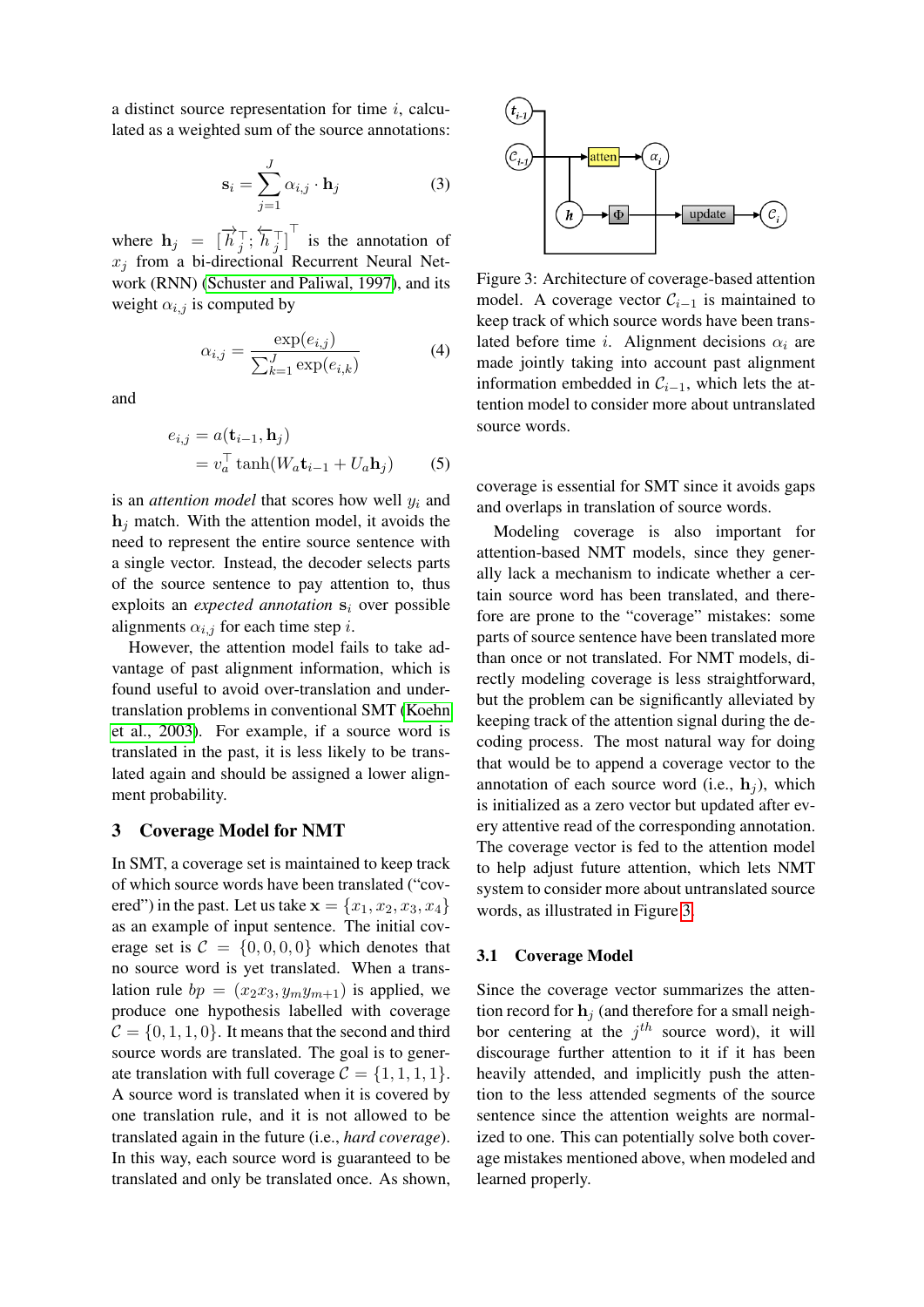Formally, the coverage model is given by

$$
\mathcal{C}_{i,j} = g_{update}(\mathcal{C}_{i-1,j}, \alpha_{i,j}, \Phi(\mathbf{h}_j), \Psi) \quad (6)
$$

where

- $g_{update}(\cdot)$  is the function that updates  $\mathcal{C}_{i,j}$  after the new attention  $\alpha_{i,j}$  at time step i in the decoding process;
- $C_{i,j}$  is a d-dimensional coverage vector summarizing the history of attention till time step i on  $\mathbf{h}_i$ ;
- $\Phi(\mathbf{h}_i)$  is a word-specific feature with its own parameters;
- $\bullet \Psi$  are auxiliary inputs exploited in different sorts of coverage models.

Equation [6](#page-3-0) gives a rather general model, which could take different function forms for  $g_{update}(\cdot)$ and  $\Phi(\cdot)$ , and different auxiliary inputs  $\Psi$  (e.g., previous decoding state  $t_{i-1}$ ). In the rest of this section, we will give a number of representative implementations of the coverage model, which either leverage more linguistic information (Section [3.1.1\)](#page-3-1) or resort to the flexibility of neural network approximation (Section [3.1.2\)](#page-4-0).

#### <span id="page-3-1"></span>3.1.1 Linguistic Coverage Model

We first consider at linguistically inspired model which has a small number of parameters, as well as clear interpretation. While the linguisticallyinspired coverage in NMT is similar to that in SMT, there is one key difference: it indicates what percentage of source words have been translated (i.e., *soft coverage*). In NMT, each target word y<sup>i</sup> is generated from all source words with probability  $\alpha_{i,j}$  for source word  $x_j$ . In other words, the source word  $x_j$  is involved in generating all target words and the probability of generating target word  $y_i$  at time step i is  $\alpha_{i,j}$ . Note that unlike in SMT in which each source word is *fully translated* at one decoding step, the source word  $x_i$  is *partially translated* at each decoding step in NMT. Therefore, the coverage at time step  $i$  denotes the translated ratio of that each source word is translated.

We use a scalar  $(d = 1)$  to represent linguistic coverage for each source word and employ an accumulate operation for  $g_{update}$ . The initial value of linguistic coverage is zero, which denotes that the corresponding source word is not <span id="page-3-0"></span>translated yet. We iteratively construct linguistic coverages through accumulation of alignment probabilities generated by the attention model, each of which is normalized by a distinct contextdependent weight. The coverage of source word  $x_i$  at time step i is computed by

$$
\mathcal{C}_{i,j} = \mathcal{C}_{i-1,j} + \frac{1}{\Phi_j} \alpha_{i,j} = \frac{1}{\Phi_j} \sum_{k=1}^{i} \alpha_{k,j} \qquad (7)
$$

where  $\Phi_i$  is a pre-defined weight which indicates the number of target words  $x_i$  is expected to generate. The simplest way is to follow Xu et al. [\(2015\)](#page-10-2) in image-to-caption translation to fix  $\Phi = 1$  for all source words, which means that we directly use the sum of previous alignment probabilities without normalization as coverage for each word, as done in [\(Cohn et al., 2016\)](#page-9-6).

However, in machine translation, different types of source words may contribute differently to the generation of target sentence. Let us take the sentence pairs in Figure [1](#page-1-0) as an example. The noun in the source sentence "*jīchǎng*" is translated into one target word "*airports*", while the adjective "*bèipò*" is translated into three words "were *forced to*". Therefore, we need to assign a distinct  $\Phi_j$  for each source word. Ideally, we expect  $\Phi_j = \sum_{i=1}^I \alpha_{i,j}$  with *I* being the total number of time steps in decoding. However, such desired value is not available before decoding, thus is not suitable in this scenario.

**Fertility** To predict  $\Phi_i$ , we introduce the concept of *fertility*, which is firstly proposed in wordlevel SMT [\(Brown et al., 1993\)](#page-9-7). Fertility of source word  $x_i$  tells how many target words  $x_i$  produces. In SMT, the fertility is a random variable  $\Phi_i$ , whose distribution  $p(\Phi_i = \phi)$  is determined by the parameters of word alignment models (e.g., IBM models). In this work, we simplify and adapt fertility from the original model and compute the fertility  $\Phi_j$  by<sup>[2](#page-3-2)</sup>

$$
\Phi_j = \mathcal{N}(x_j | \mathbf{x}) = N \cdot \sigma(U_f \mathbf{h}_j)
$$
(8)

where  $N \in \mathbb{R}$  is a predefined constant to denote the maximum number of target words one source

<span id="page-3-2"></span><sup>&</sup>lt;sup>2</sup>Fertility in SMT is a random variable with a set of fertility probabilities,  $n(\Phi_j | x_j) = p(\Phi_{\leq j}, \mathbf{x})$ , which depends on the fertilities of previous source words. To simplify the calculation and adapt it to the attention model in NMT, we define the fertility in NMT as a constant number, which is independent of previous fertilities.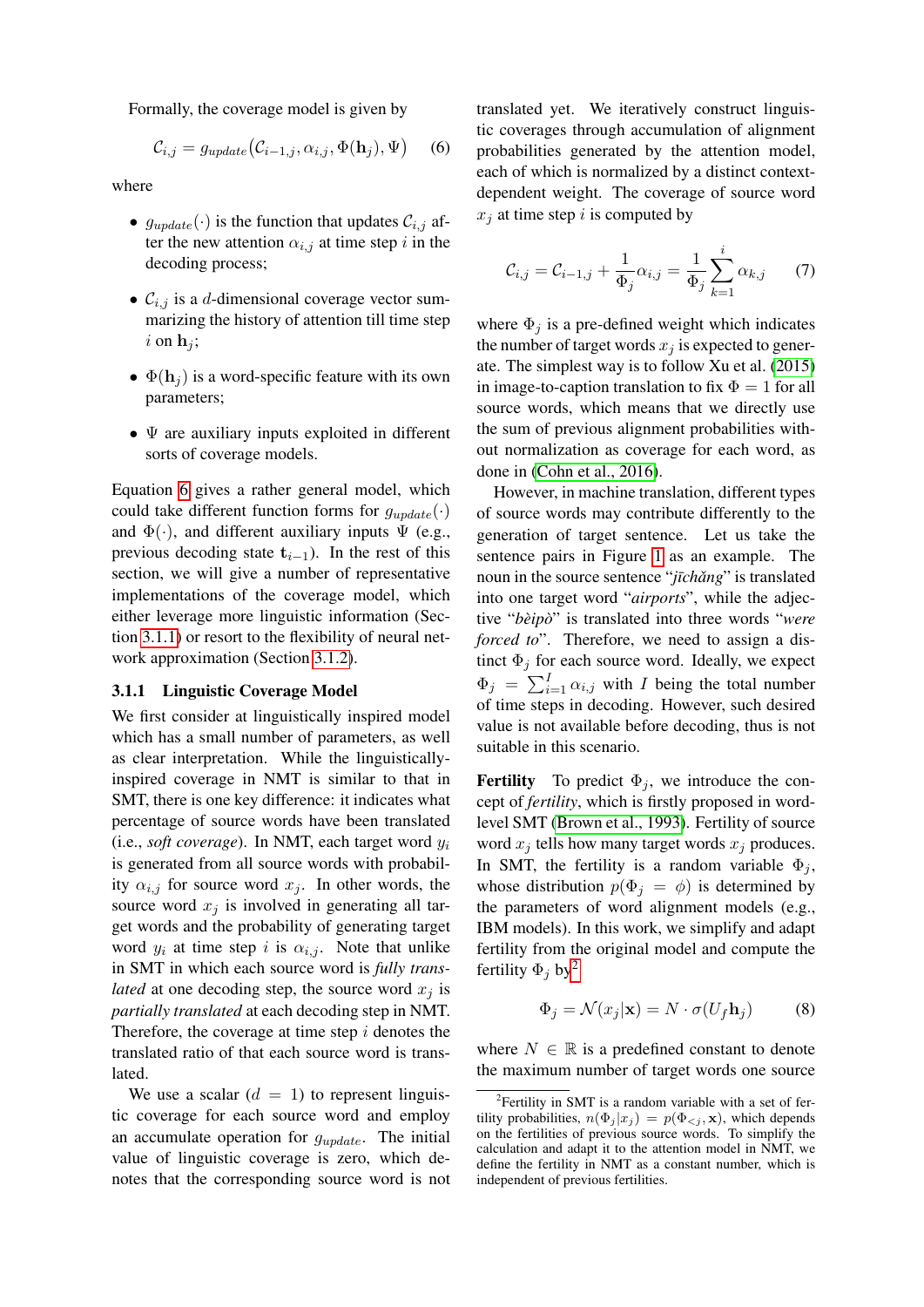<span id="page-4-1"></span>

Figure 4: NN-based coverage model.

word can produce,  $\sigma(\cdot)$  is a logistic sigmoid function, and  $U_f \in \mathbb{R}^{1 \times 2n}$  is the weight matrix. Here we use  $h_i$  to denote  $(x_i | \mathbf{x})$  since  $h_i$  contains information about the whole input sentence with a strong focus on the parts surrounding  $x_i$  [\(Bah](#page-9-0)[danau et al., 2015\)](#page-9-0). Since  $\Phi_i$  does not depend on i, we can pre-compute it before decoding to minimize the computational cost.

<span id="page-4-0"></span>3.1.2 Neural Network Based Coverage Model We next consider Neural Network (NN) based

coverage model. When  $C_{i,j}$  is a vector  $(d > 1)$  and  $g_{update}(\cdot)$  is a neural network, we actually have an RNN model for coverage, as illustrated in Figure [4.](#page-4-1) In this work, we take the following form:

$$
\mathcal{C}_{i,j} = f(\mathcal{C}_{i-1,j}, \alpha_{i,j}, \mathbf{h}_j, \mathbf{t}_{i-1})
$$

where  $f(\cdot)$  is a nonlinear activation function and  $t_{i-1}$  is the auxiliary input that encodes past translation information. Note that we leave out the word-specific feature function  $\Phi(\cdot)$  and only take the input annotation  $h_i$  as the input to the coverage RNN. It is important to emphasize that the NN-based coverage model is able to be fed with arbitrary inputs, such as the previous attentional context  $s_{i-1}$ . Here we only employ  $C_{i-1,j}$  for past alignment information,  $t_{i-1}$  for past translation information, and  $h_j$  for word-specific bias.<sup>[3](#page-4-2)</sup>

**Gating** The neural function  $f(.)$  can be either a simple activation function tanh or a gating function that proves useful to capture long-distance dependencies. In this work, we adopt GRU for the gating activation since it is simple yet powerful [\(Chung et al., 2014\)](#page-9-8). Please refer to [\(Cho et al.,](#page-9-5) [2014b\)](#page-9-5) for more details about GRU.

Discussion Intuitively, the two types of models summarize coverage information in "different languages". Linguistic models summarize coverage information in human language, which has a clear interpretation to humans. Neural models encode coverage information in "neural language", which can be "understood" by neural networks and let them to decide how to make use of the encoded coverage information.

## 3.2 Integrating Coverage into NMT

Although attention based model has the capability of jointly making alignment and translation, it does not take into consideration translation history. Specifically, a source word that has significantly contributed to the generation of target words in the past, should be assigned lower alignment probabilities, which may not be the case in attention based NMT. To address this problem, we propose to calculate the alignment probabilities by incorporating past alignment information embedded in the coverage model.

Intuitively, at each time step  $i$  in the decoding phase, coverage from time step  $(i - 1)$  serves as an additional input to the attention model, which provides complementary information of that how likely the source words are translated in the past. We expect the coverage information would guide the attention model to focus more on untranslated source words (i.e., assign higher alignment probabilities). In practice, we find that the coverage model does fulfill the expectation (see Section [5\)](#page-5-0). The translated ratios of source words from linguistic coverages negatively correlate to the corresponding alignment probabilities.

More formally, we rewrite the attention model in Equation [5](#page-2-1) as

$$
e_{i,j} = a(\mathbf{t}_{i-1}, \mathbf{h}_j, C_{i-1,j})
$$
  
=  $v_a^{\top} \tanh(W_a \mathbf{t}_{i-1} + U_a \mathbf{h}_j + V_a C_{i-1,j})$ 

where  $C_{i-1,j}$  is the coverage of source word  $x_j$  before time i.  $V_a \in \mathbb{R}^{n \times d}$  is the weight matrix for coverage with  $n$  and  $d$  being the numbers of hidden units and coverage units, respectively.

<span id="page-4-2"></span><sup>&</sup>lt;sup>3</sup>In our preliminary experiments, considering more inputs (e.g., current and previous attentional contexts, unnormalized attention weights  $e_{i,j}$ ) does not always lead to better translation quality. Possible reasons include: 1) the inputs contains duplicate information, and 2) more inputs introduce more back-propagation paths and therefore make it difficult to train. In our experience, one principle is to only feed the coverage model inputs that contain distinct information, which are complementary to each other.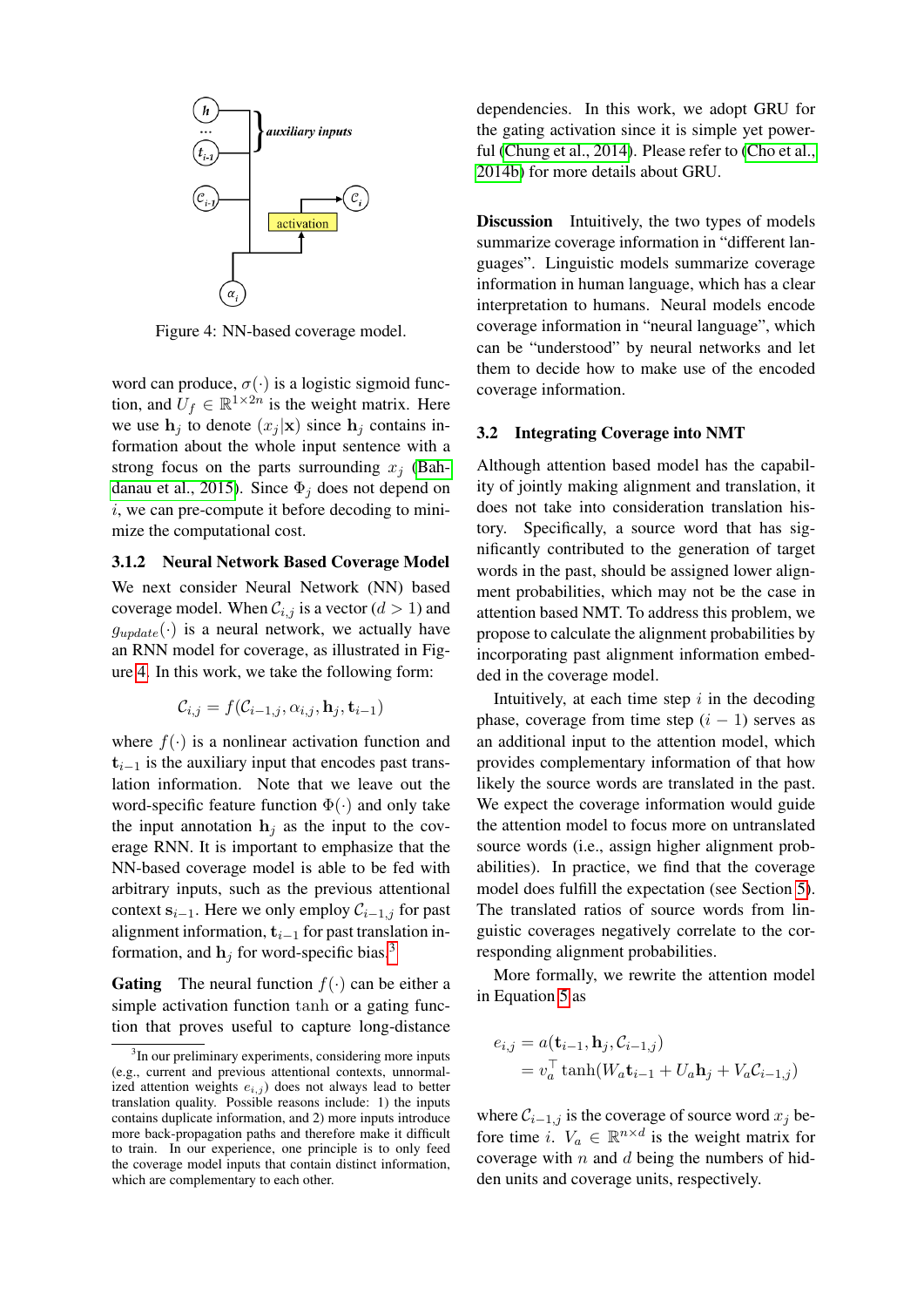#### 4 Training

We take end-to-end learning for the NMT-COVERAGE model, which learns not only the parameters for the "original" NMT (i.e.,  $\theta$  for encoding RNN, decoding RNN, and attention model) but also the parameters for coverage modeling (i.e.,  $\eta$  for annotation and guidance of attention). More specifically, we choose to maximize the likelihood of reference sentences as most other NMT models (see, however [\(Shen et al., 2016\)](#page-10-3)):

$$
(\theta^*, \eta^*) = \underset{\theta, \eta}{\arg \max} \sum_{n=1}^{N} \log P(\mathbf{y}_n | \mathbf{x}_n; \theta, \eta) \quad (9)
$$

No auxiliary objective For the coverage model with a clearer linguistic interpretation (Section [3.1.1\)](#page-3-1), it is possible to inject an auxiliary objective function on some intermediate representation. More specifically, we may have the following objective:

$$
(\theta^*, \eta^*) = \underset{\theta, \eta}{\arg \max} \sum_{n=1}^N \left\{ \log P(\mathbf{y}_n | \mathbf{x}_n; \theta, \eta) - \lambda \left\{ \sum_{j=1}^J (\Phi_j - \sum_{i=1}^I \alpha_{i,j})^2; \eta \right\} \right\}
$$

where the term  $\left\{ \sum_{j=1}^{J} (\Phi_j - \sum_{i=1}^{I} \alpha_{i,j})^2; \eta \right\}$  penalizes the discrepancy between the sum of alignment probabilities and the expected fertility for linguistic coverage. This is similar to the more explicit training for fertility as in Xu et al. [\(2015\)](#page-10-2), which encourages the model to pay equal attention to every part of the image (i.e.,  $\Phi_j = 1$ ). However, our empirical study shows that the combined objective consistently worsens the translation quality while slightly improves the alignment quality.

Our training strategy poses less constraints on the dependency between  $\Phi_j$  and the attention than a more explicit strategy taken in [\(Xu et al., 2015\)](#page-10-2). We let the objective associated with the translation quality (i.e., the likelihood) to drive the training, as in Equation [9.](#page-5-1) This strategy is arguably advantageous, since the attention weight on a hidden state  $h_i$  cannot be interpreted as the proportion of the corresponding word being translated in the target sentence. For one thing, the hidden state  $h_i$ , after the transformation from encoding RNN, bears the contextual information from other parts of the source sentence, and thus loses the rigid correspondence with the corresponding word. Therefore, penalizing the discrepancy between the sum

of alignment probabilities and the expected fertility does not hold in this scenario.

## <span id="page-5-0"></span>5 Experiments

#### 5.1 Setup

<span id="page-5-1"></span>We carry out experiments on a Chinese-English translation task. Our training data for the translation task consists of 1.25M sentence pairs ex-tracted from LDC corpora<sup>[4](#page-5-2)</sup>, with 27.9M Chinese words and 34.5M English words respectively. We choose NIST 2002 dataset as our development set, and the NIST 2005, 2006 and 2008 datasets as our test sets. We carry out experiments of the alignment task on the evaluation dataset from [\(Liu and](#page-10-4) [Sun, 2015\)](#page-10-4), which contains 900 manually aligned Chinese-English sentence pairs. We use the caseinsensitive 4-gram NIST BLEU score [\(Papineni et](#page-10-5) [al., 2002\)](#page-10-5) for the translation task, and the alignment error rate (AER) [\(Och and Ney, 2003\)](#page-10-6) for the alignment task. To better estimate the quality of the soft alignment probabilities generated by NMT, we propose a variant of AER, naming *SAER*:

$$
SAER = 1 - \frac{|M_A \times M_S| + |M_A \times M_P|}{|M_A| + |M_S|}
$$

where  $A$  is a candidate alignment, and  $S$  and  $P$ are the sets of sure and possible links in the reference alignment respectively  $(S \subseteq P)$ . M denotes alignment matrix, and for both  $M<sub>S</sub>$  and  $M<sub>P</sub>$ we assign the elements that correspond to the existing links in  $S$  and  $P$  with probabilities 1 while assign the other elements with probabilities 0. In this way, we are able to better evaluate the quality of the soft alignments produced by attention-based NMT. We use *sign-test* [\(Collins et al., 2005\)](#page-9-9) for statistical significance test.

For efficient training of the neural networks, we limit the source and target vocabularies to the most frequent 30K words in Chinese and English, covering approximately 97.7% and 99.3% of the two corpora respectively. All the out-of-vocabulary words are mapped to a special token UNK. We set  $N = 2$  for the fertility model in the linguistic coverages. We train each model with the sentences of length up to 80 words in the training data. The word embedding dimension is 620 and the size of a hidden layer is 1000. All the other settings are the same as in [\(Bahdanau et al., 2015\)](#page-9-0).

<span id="page-5-2"></span><sup>&</sup>lt;sup>4</sup>The corpora include LDC2002E18, LDC2003E07,<br>LDC2003E14. Hansards portion of LDC2004T07. Hansards portion of LDC2004T07, LDC2004T08 and LDC2005T06.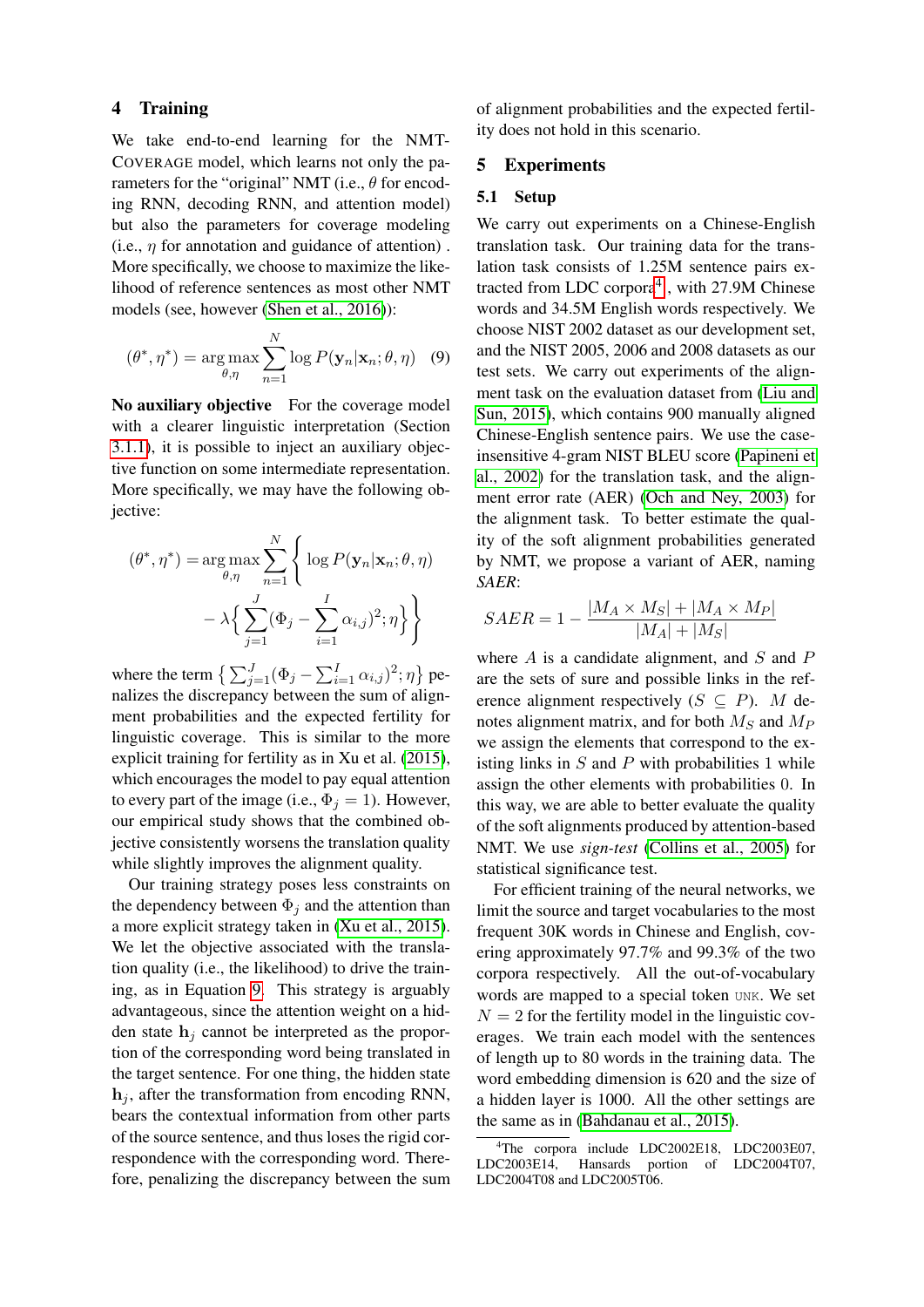<span id="page-6-1"></span>

| #              | <b>System</b>                            | #Params | <b>MT05</b>               | <b>MT06</b>               | <b>MT08</b>       | Avg.  |
|----------------|------------------------------------------|---------|---------------------------|---------------------------|-------------------|-------|
|                | <b>Moses</b>                             |         | 31.37                     | 30.85                     | 23.01             | 28.41 |
|                | GroundHog                                | 84.3M   | 30.61                     | 31.12                     | 23.23             | 28.32 |
| $\mathcal{E}$  | + Linguistic coverage w/o fertility      | $+1K$   | $31.26^{\dagger}$         | $32.16^{\dagger}$         | $24.84^{\dagger}$ | 29.42 |
| $\overline{4}$ | + Linguistic coverage w/ fertility       | $+3K$   | $32.36^{\dagger\ddagger}$ | $32.31^{\dagger\ddagger}$ | $24.91^{\dagger}$ | 29.86 |
| $\mathcal{F}$  | + NN-based coverage w/o gating $(d = 1)$ | $+4K$   | $31.94$ <sup>17</sup>     | $-32.11$ <sup>T</sup>     | 23.31             | 29.12 |
| 6              | + NN-based coverage w/ gating $(d = 1)$  | $+10K$  | $31.94^{\dagger}$         | $32.16^{\dagger}$         | $24.67^{\dagger}$ | 29.59 |
|                | + NN-based coverage w/ gating $(d = 10)$ | $+100K$ | $32.73^{\dagger\ddagger}$ | $32.47^{\dagger\ddagger}$ | $25.23^{\dagger}$ | 30.14 |

Table 1: Evaluation of translation quality. d denotes the dimension of NN-based coverages, and  $\dagger$  and  $\dagger$ indicate statistically significant difference ( $p < 0.01$ ) from GroundHog and Moses, respectively. "+" is on top of the baseline system GroundHog.

We compare our method with two state-of-the-art models of SMT and NMT<sup>[5](#page-6-0)</sup>:

- Moses [\(Koehn et al., 2007\)](#page-9-10): an open source phrase-based translation system with default configuration and a 4-gram language model trained on the target portion of training data.
- GroundHog [\(Bahdanau et al., 2015\)](#page-9-0): an attention-based NMT system.

## 5.2 Translation Quality

Table [1](#page-6-1) shows the translation performances measured in BLEU score. Clearly the proposed NMT-COVERAGE significantly improves the translation quality in all cases, although there are still considerable differences among different variants.

Parameters Coverage model introduces few parameters. The baseline model (i.e., GroundHog) has 84.3M parameters. The linguistic coverage using fertility introduces 3K parameters (2K for fertility model), and the NN-based coverage with gating introduces  $10K \times d$  parameters  $(6K \times d$  for gating), where  $d$  is the dimension of the coverage vector. In this work, the most complex coverage model only introduces 0.1M additional parameters, which is quite small compared to the number of parameters in the existing model (i.e., 84.3M).

Speed Introducing the coverage model slows down the training speed, but not significantly. When running on a single GPU device Tesla K80, the speed of the baseline model is 960 target words per second. System 4 ("+Linguistic coverage with fertility") has a speed of 870 words per second, while System 7 ("+NN-based coverage  $(d=10)$ ") achieves a speed of 800 words per second.

Linguistic Coverages (Rows 3 and 4): Two observations can be made. First, the simplest linguistic coverage (Row 3) already significantly improves translation performance by 1.1 BLEU points, indicating that coverage information is very important to the attention model. Second, incorporating fertility model boosts the performance by better estimating the covered ratios of source words.

NN-based Coverages (Rows 5-7): (1) *Gating* (Rows 5 and 6): Both variants of NN-based coverages outperform GroundHog with averaged gains of 0.8 and 1.3 BLEU points, respectively. Introducing gating activation function improves the performance of coverage models, which is consistent with the results in other tasks [\(Chung et al.,](#page-9-8) [2014\)](#page-9-8). (2) *Coverage dimensions* (Rows 6 and 7): Increasing the dimension of coverage models further improves the translation performance by 0.6 point in BLEU score, at the cost of introducing more parameters (e.g., from  $10K$  to  $100K$ ).<sup>[6](#page-6-2)</sup>

Subjective Evaluation We also conduct a subjective evaluation to validate the benefit of incorporating coverage. Two human evaluators are asked to evaluate the translations of 200 source sentences randomly sampled from the test sets without knowing from which system a translation is selected. Table [2](#page-7-0) shows the results of subjective evaluation on translation adequacy and flu-ency.<sup>[7](#page-6-3)</sup> GroudHog has a low adequacy since  $25.0\%$ of the source words are under-translated. This is

<span id="page-6-0"></span> $5$ There are recent progress on aggregating multiple models or enlarging the vocabulary(e.g., in [\(Jean et al., 2015\)](#page-9-11)), but here we focus on the generic models.

<span id="page-6-2"></span><sup>&</sup>lt;sup>6</sup>In a pilot study, further increasing the coverage dimension only slightly improved the translation performance. One possible reason is that encoding the relatively simple coverage information does not require too many dimensions.

<span id="page-6-3"></span><sup>&</sup>lt;sup>7</sup> Fluency measures whether the translation is fluent, while adequacy measures whether the translation is faithful to the original sentence [\(Snover et al., 2009\)](#page-10-7).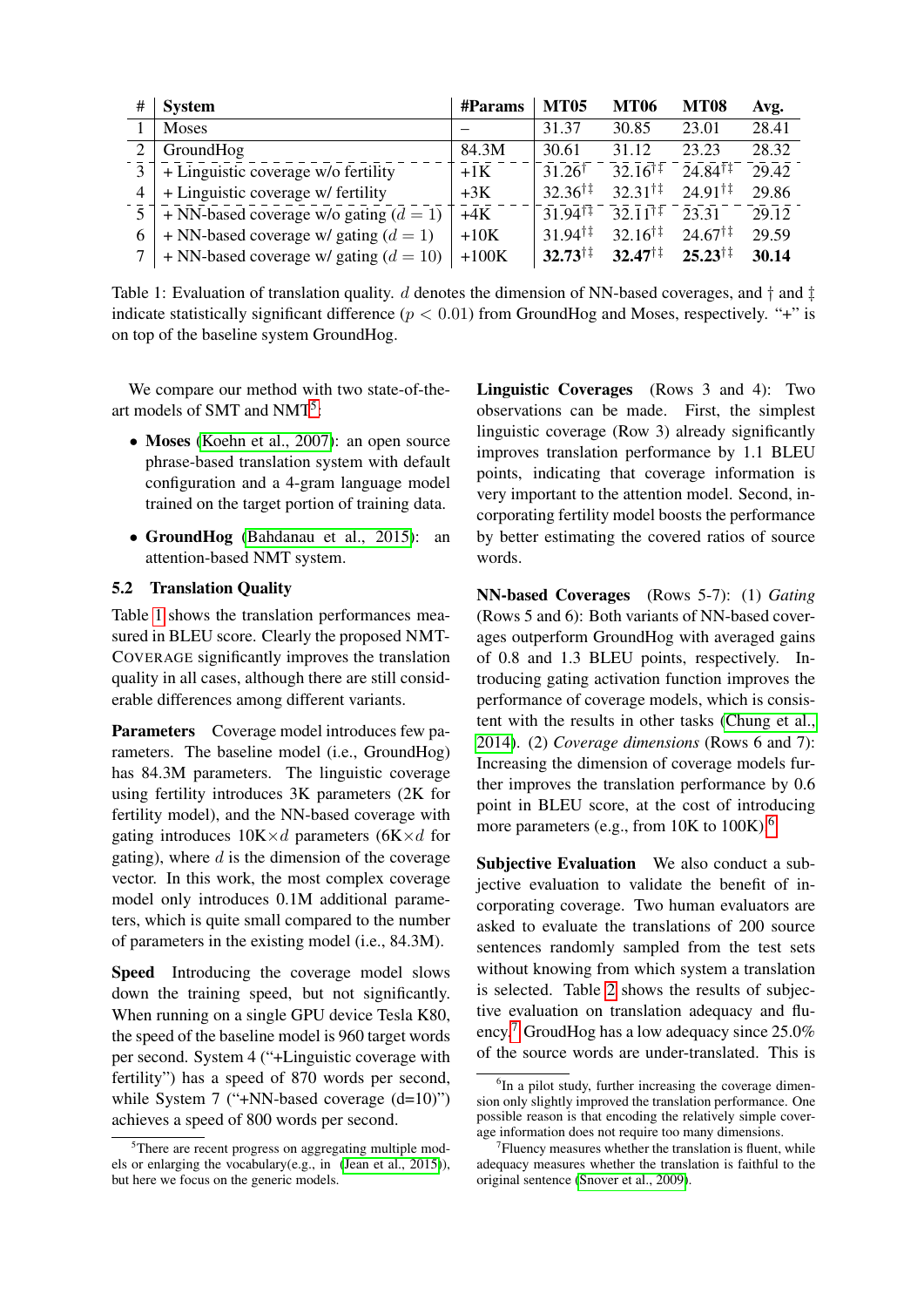<span id="page-7-0"></span>

| Model                          | Adequacy | Fluency <sup>1</sup> | <b>Under-</b>                  | Over-   |  |
|--------------------------------|----------|----------------------|--------------------------------|---------|--|
|                                |          |                      | <b>Translation Translation</b> |         |  |
| GroundHog                      | 3.06     | 3.54                 | 25.0%                          | $4.5\%$ |  |
| + NN cov. w/ gating $(d = 10)$ | 3.28     | 3.73                 | $16.7\%$                       | $2.7\%$ |  |

Table 2: Subjective evaluation of translation adequacy and fluency. The numbers in the last two columns denote the percentages of source words are under-translated and over-translated, respectively.

<span id="page-7-2"></span>

Figure 5: Example alignments. Using coverage mechanism, translated source words are less likely to contribute to generation of the target words next (e.g., top-right corner for the first four Chinese words.).

<span id="page-7-1"></span>

| <b>System</b>                  | <b>SAER</b> | AER   |
|--------------------------------|-------------|-------|
| GroundHog                      | 67.00       | 54.67 |
| + Ling. cov. w/o fertility     | 66.75       | 53.55 |
| + Ling. cov. w/ fertility      | 64.85       | 52.13 |
| + NN cov. w/o gating $(d = 1)$ | 67.10       | 54.46 |
| + NN cov. w/ gating $(d = 1)$  | 66.30       | 53.51 |
| + NN cov. w/ gating $(d = 10)$ | 64.25       | 50.50 |

Table 3: Evaluation of alignment quality. The lower the score, the better the alignment quality.

mainly due to the serious under-translation problems on long sentences that consist of several sub-sentences, in which some sub-sentences are completely ignored. Incorporating coverage significantly alleviates these problems, and reduces 33.2% and 40.0% of under-translation and overtranslation errors respectively. Benefiting from this, coverage model improves both translation adequacy and fluency by around 0.2 points.

## 5.3 Alignment Quality

Table [3](#page-7-1) lists the alignment performances. We find that coverage information improves attention model as expected by maintaining an annotation summarizing attention history on each source word. More specifically, linguistic coverage with fertility significantly reduces alignment errors under both metrics, in which fertility plays an important role. NN-based coverages, however, does not significantly reduce alignment errors until increasing the coverage dimension from 1 to 10. It indicates that NN-based models need slightly more dimensions to encode the coverage information.

Figure [5](#page-7-2) shows an example. The coverage mechanism does meet the expectation: the alignments are more concentrated and most importantly, translated source words are less likely to get involved in generation of the target words next. For example, the first four Chinese words are assigned lower alignment probabilities (i.e., darker color) after the corresponding translation "*romania reinforces old buildings*" is produced.

#### 5.4 Effects on Long Sentences

Following Bahdanau et al. [\(2015\)](#page-9-0), we group sentences of similar lengths together and compute BLEU score and averaged length of translation for each group, as shown in Figure [6.](#page-8-0) Cho et al. [\(2014a\)](#page-9-12) show that the performance of Ground-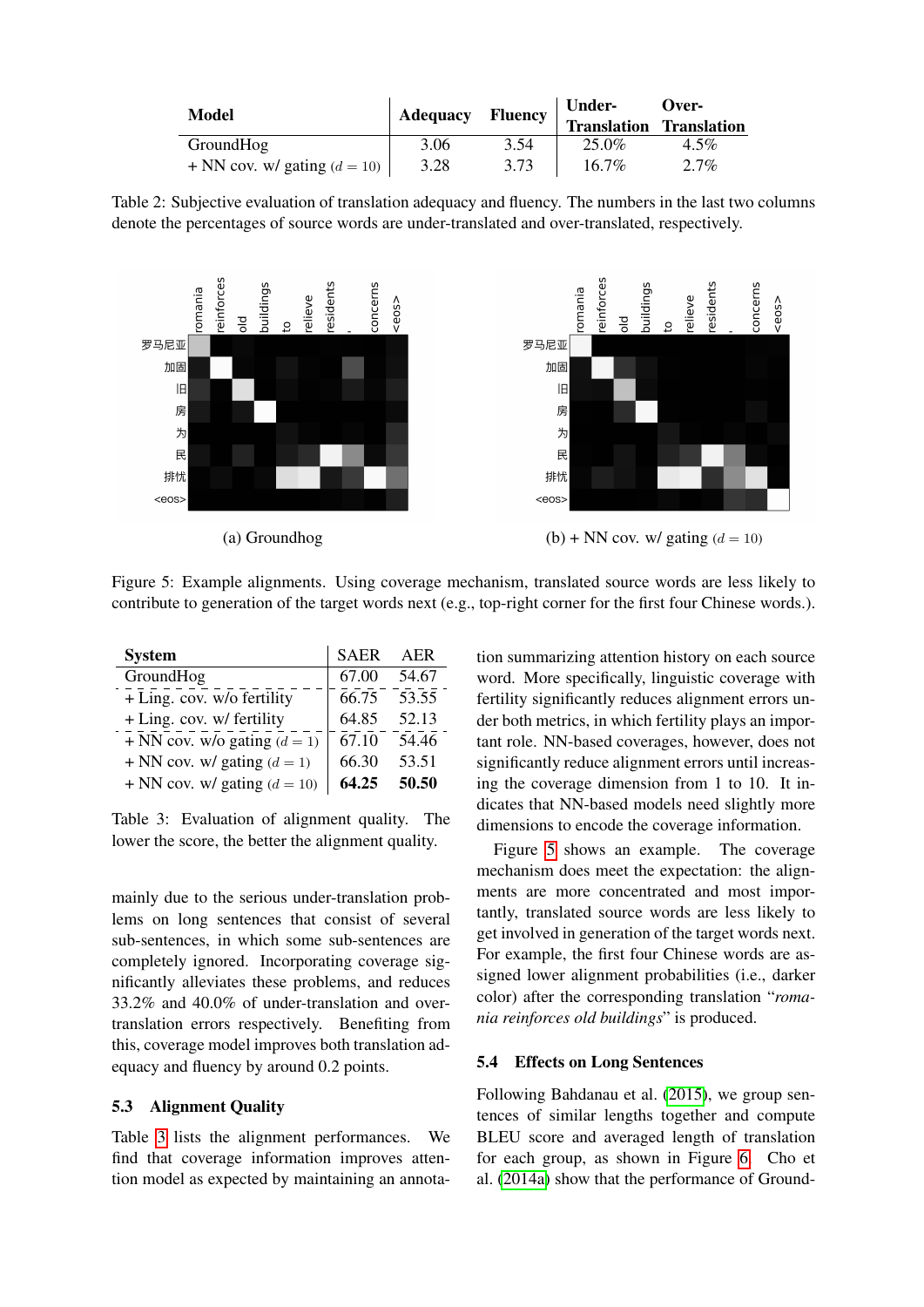<span id="page-8-0"></span>

Figure 6: Performance of the generated translations with respect to the lengths of the input sentences. Coverage models alleviate under-translation by producing longer translations on long sentences.

hog drops rapidly when the length of input sentence increases. Our results confirm these findings. One main reason is that Groundhog produces much shorter translations on longer sentences (e.g.,  $> 40$ , see right panel in Figure [6\)](#page-8-0), and thus faces a serious under-translation problem. NMT-COVERAGE alleviates this problem by incorporating coverage information into the attention model, which in general pushes the attention to untranslated parts of the source sentence and implicitly discourages early stop of decoding. It is worthy to emphasize that both NN-based coverages (with gating,  $d = 10$ ) and linguistic coverages (with fertility) achieve similar performances on long sentences, reconfirming our claim that the two variants improve the attention model in their own ways.

As an example, consider this source sentence in the test set:

*qiaod ´ an b ¯ en s ˇ aij ` `ı p´ıngjun d ¯ ef´ en 24.3f ¯ en¯ , ta z ¯ ai s ` an zh ¯ ou qi ¯ an ji ´ esh ¯ ou sh ` oush ˇ u` , qiudu ´ `ı zai c ` ˇı q¯ıjian 4 sh ¯ eng 8 f ` u` .*

Groundhog translates this sentence into:

*jordan achieved an average score of eight weeks ahead with a surgical operation three weeks ago .*

in which the sub-sentence "*, qiúduì zài cǐ qījiān* 4 shèng 8 fù" is under-translated. With the (NNbased) coverage mechanism, NMT-COVERAGE translates it into:

*jordan 's average score points to UNK this year . he received surgery before three weeks , with a team in the period of 4 to 8 .*

in which the under-translation is rectified.

The quantitative and qualitative results show that the coverage models indeed help to alleviate under-translation, especially for long sentences consisting of several sub-sentences.

## 6 Related Work

Our work is inspired by recent works on improving attention-based NMT with techniques that have been successfully applied to SMT. Following the success of Minimum Risk Training (MRT) in SMT [\(Och, 2003\)](#page-10-8), Shen et al. [\(2016\)](#page-10-3) proposed MRT for end-to-end NMT to optimize model parameters directly with respect to evaluation metrics. Based on the observation that attentionbased NMT only captures partial aspects of attentional regularities, Cheng et al. [\(2016\)](#page-9-13) proposed agreement-based learning [\(Liang et al., 2006\)](#page-10-9) to encourage bidirectional attention models to agree on parameterized alignment matrices. Along the same direction, inspired by the coverage mechanism in SMT, we propose a coverage-based approach to NMT to alleviate the over-translation and under-translation problems.

Independent from our work, Cohn et al. [\(2016\)](#page-9-6) and Feng et al. [\(2016\)](#page-9-14) made use of the concept of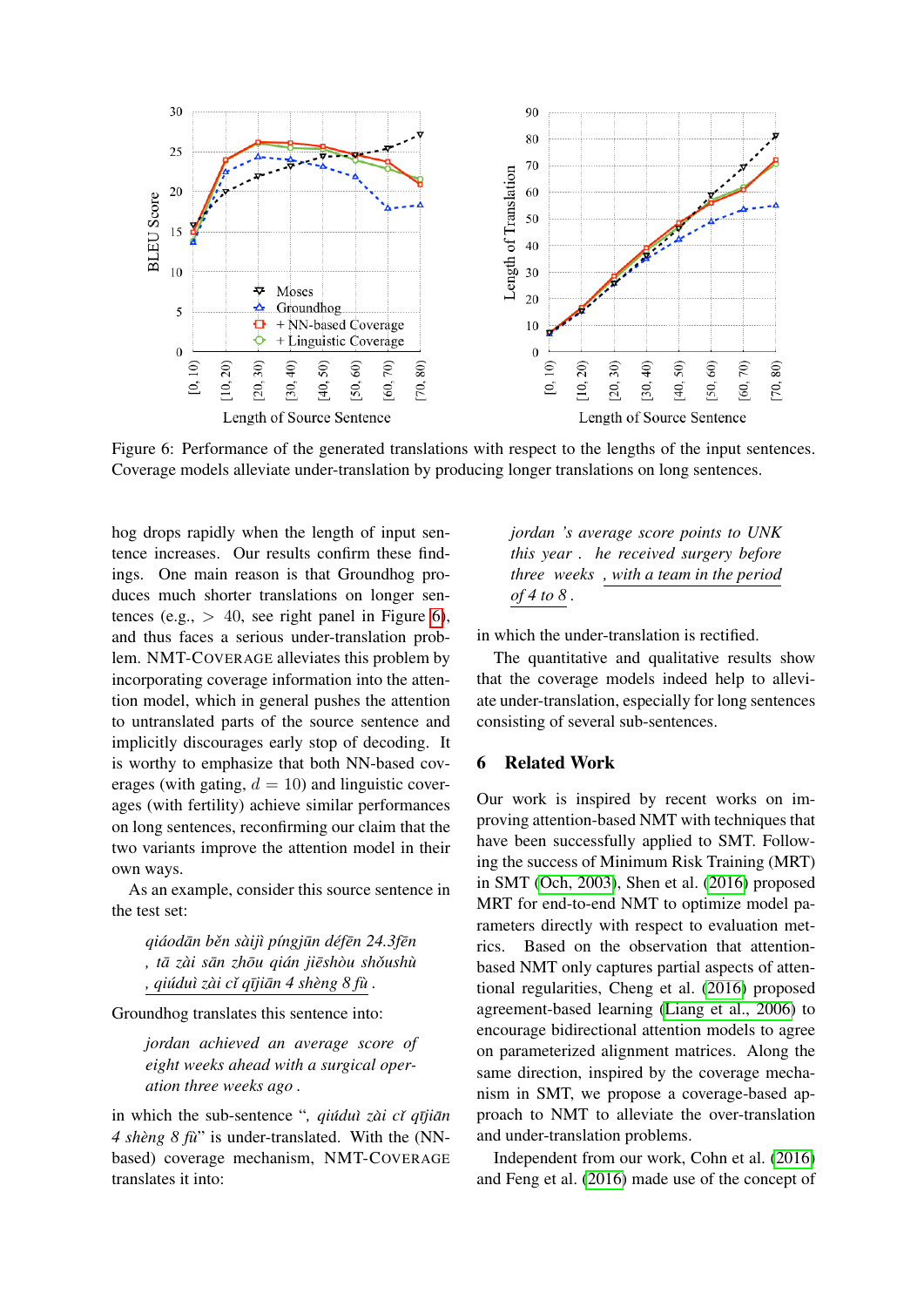"fertility" for the attention model, which is similar in spirit to our method for building the linguistically inspired coverage with fertility. Cohn et al. [\(2016\)](#page-9-6) introduced a feature-based fertility that includes the total alignment scores for the surrounding source words. In contrast, we make prediction of fertility before decoding, which works as a normalizer to better estimate the coverage ratio of each source word. Feng et al. [\(2016\)](#page-9-14) used the previous attentional context to represent *implicit fertility* and passed it to the attention model, which is in essence similar to the input-feed method proposed in [\(Luong et al., 2015\)](#page-10-10). Comparatively, we predict *explicit fertility* for each source word based on its encoding annotation, and incorporate it into the linguistic-inspired coverage for attention model.

# 7 Conclusion

We have presented an approach for enhancing NMT, which maintains and utilizes a coverage vector to indicate whether each source word is translated or not. By encouraging NMT to pay less attention to translated words and more attention to untranslated words, our approach alleviates the serious over-translation and under-translation problems that traditional attention-based NMT suffers from. We propose two variants of coverage models: *linguistic coverage* that leverages more linguistic information and *NN-based coverage* that resorts to the flexibility of neural network approximation . Experimental results show that both variants achieve significant improvements in terms of translation quality and alignment quality over NMT without coverage.

## Acknowledgement

This work is supported by China National 973 project 2014CB340301. Yang Liu is supported by the National Natural Science Foundation of China (No. 61522204) and the 863 Program (2015AA011808). We thank the anonymous reviewers for their insightful comments.

## References

- <span id="page-9-0"></span>[Bahdanau et al.2015] Dzmitry Bahdanau, Kyunghyun Cho, and Yoshua Bengio. 2015. Neural machine translation by jointly learning to align and translate. *ICLR 2015*.
- <span id="page-9-3"></span>[Bengio et al.2003] Yoshua Bengio, Réjean Ducharme, Pascal Vincent, and Christian Janvin. 2003. A neural probabilistic language model. *JMLR*.
- <span id="page-9-7"></span>[Brown et al.1993] Peter E. Brown, Stephen A. Della Pietra, Vincent J. Della Pietra, and Robert L. Mercer. 1993. The mathematics of statistical machine translation: Parameter estimation. *Computational Linguistics*, 19(2):263–311.
- <span id="page-9-13"></span>[Cheng et al. 2016] Yong Cheng, Shiqi Shen, Zhongjun He, Wei He, Hua Wu, Maosong Sun, and Yang Liu. 2016. Agreement-based Joint Training for Bidirectional Attention-based Neural Machine Translation. In *IJCAI 2016*.
- <span id="page-9-2"></span>[Chiang2007] David Chiang. 2007. Hierarchical phrase-based translation. *CL*.
- <span id="page-9-12"></span>[Cho et al.2014a] Kyunghyun Cho, Bart van Merrienboer, Dzmitry Bahdanau, and Yoshua Bengio. 2014a. On the properties of neural machine translation: encoder–decoder approaches. In *SSST 2014*.
- <span id="page-9-5"></span>[Cho et al.2014b] Kyunghyun Cho, Bart van Merrienboer, Caglar Gulcehre, Fethi Bougares, Holger Schwenk, and Yoshua Bengio. 2014b. Learning phrase representations using rnn encoder-decoder for statistical machine translation. In *EMNLP 2014*.
- <span id="page-9-8"></span>[Chung et al.2014] Junyoung Chung, Caglar Gulcehre, KyungHyun Cho, and Yoshua Bengio. 2014. Empirical evaluation of gated recurrent neural networks on sequence modeling. *arXiv*.
- <span id="page-9-6"></span>[Cohn et al.2016] Trevor Cohn, Cong Duy Vu Hoang, Ekaterina Vylomova, Kaisheng Yao, Chris Dyer, and Gholamreza Haffari. 2016. Incorporating Structural Alignment Biases into an Attentional Neural Translation Model. In *NAACL 2016*.
- <span id="page-9-9"></span>[Collins et al.2005] Michael Collins, Philipp Koehn, and Ivona Kučerová. 2005. Clause restructuring for statistical machine translation. In *ACL 2005*.
- <span id="page-9-14"></span>[Feng et al.2016] Shi Feng, Shujie Liu, Mu Li, and Ming Zhou. 2016. Implicit distortion and fertility models for attention-based encoder-decoder nmt model. *arXiv*.
- <span id="page-9-4"></span>[Hochreiter and Schmidhuber1997] Sepp Hochreiter and Jürgen Schmidhuber. 1997. Long short-term memory. *Neural Computation*.
- <span id="page-9-11"></span>[Jean et al.2015] Sébastien Jean, Kyunghyun Cho, Roland Memisevic, and Yoshua Bengio. 2015. On using very large target vocabulary for neural machine translation. In *ACL 2015*.
- <span id="page-9-1"></span>[Koehn et al.2003] Philipp Koehn, Franz Josef Och, and Daniel Marcu. 2003. Statistical phrase-based translation. In *NAACL 2003*.
- <span id="page-9-10"></span>[Koehn et al.2007] Philipp Koehn, Hieu Hoang, Alexandra Birch, Chris Callison-Burch, Marcello Federico, Nicola Bertoldi, Brooke Cowan, Wade Shen, Christine Moran, Richard Zens, Chris Dyer, Ondrej Bojar, Alexandra Constantin, and Evan Herbst. 2007. Moses: open source toolkit for statistical machine translation. In *ACL 2007*.